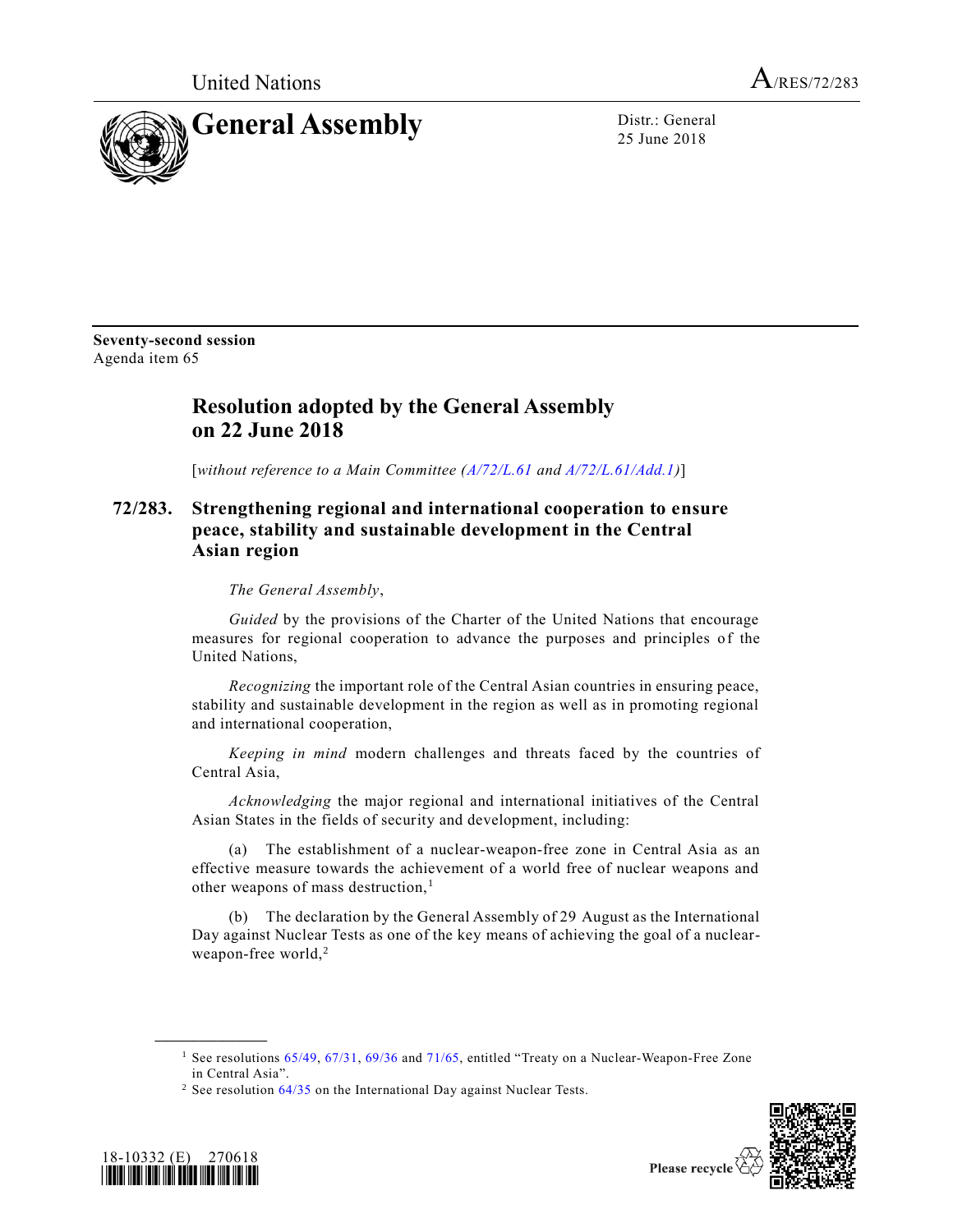(c) The adoption of the first regional Joint Plan of Action for the Implementation of the United Nations Global Counter-Terrorism Strategy in Central Asia and the Ashgabat Declaration,<sup>3</sup>

(d) The elimination of risks from uranium tailings, the legacy of nuclear tests and radioactive waste,<sup>4</sup>

(e) The proclamation of the period 2018–2028 as the International Decade for Action, "Water for Sustainable Development",<sup>5</sup>

Ensuring reliable and stable transit in respect of energy carriers and energy resources, including through the effective implementation of existing regional energy projects,<sup>6</sup>

(g) The development of sustainable, best-value infrastructure supporting transport and transit corridors and the strengthening of links between all modes of transport, including by opening new roads and railways, as well as flight routes, as well as the implementation of transport and transit agreements encompassing Central Asia, $^{7,8,9}$ 

(h) Ensuring the protection of ecosystems, biodiversity and critical species of flora and fauna,

*Welcoming* the efforts of the Governments of Central Asian countries to implement the 2030 Agenda for Sustainable Development<sup>10</sup> and the Sustainable Development Goals contained therein at the national level,

<span id="page-1-0"></span>*Referring* to the results of the international conference on the theme "Central Asia: shared past and common future, cooperation for sustainable development and mutual prosperity", held in Samarkand, Uzbekistan, on 10 and 11 November 2017,<sup>11</sup> at which the countries of Central Asia reaffirmed their commitment to strengthening bilateral and regional cooperation,

*Noting with satisfaction* the regional support for the initiative to convene regular consultative meetings of the Heads of State of the Central Asian countries,

*Recognizing* the importance of preventive diplomacy, and noting in this context the role of the United Nations Regional Centre for Preventive Diplomacy for Central Asia,<sup>12</sup>

*Recognizing also* the efforts of the United Nations Special Programme for the Economies of Central Asia, which Afghanistan has joined,

**\_\_\_\_\_\_\_\_\_\_\_\_\_\_\_\_\_\_**

 $3$  [A/71/982-S/2017/600,](https://undocs.org/A/71/982) annex.

<sup>4</sup> See resolution [68/218](https://undocs.org/A/RES/68/218) on the role of the international community in averting the radiation threat in Central Asia.

<sup>&</sup>lt;sup>5</sup> See resolution [71/222](https://undocs.org/A/RES/71/222) on the International Decade for Action, "Water for Sustainable Development", 2018–2028.

<sup>6</sup> See resolution [63/210](https://undocs.org/A/RES/63/210) on reliable and stable transit of energy and its role in ensuring sustainable development and international cooperation.

 $7$  See resolution  $69/213$  on the role of transport and transit corridors in ensuring international cooperation for sustainable development.

<sup>&</sup>lt;sup>8</sup> See resolution [70/197,](https://undocs.org/A/RES/70/197) entitled "Towards comprehensive cooperation among all modes of transport for promoting sustainable multimodal transit corridors ".

<sup>&</sup>lt;sup>9</sup> See resolution [72/212](https://undocs.org/A/RES/72/212) on strengthening the links between all modes of transport to achieve the Sustainable Development Goals.

<sup>&</sup>lt;sup>10</sup> Resolution [70/1.](https://undocs.org/A/RES/70/1)

 $11$  Se[e A/C.2/72/3,](https://undocs.org/A/C.2/72/3) annex.

 $12$  See resolution [72/7](https://undocs.org/A/RES/72/7) on the role of the United Nations Regional Centre for Preventive Diplomacy for Central Asia.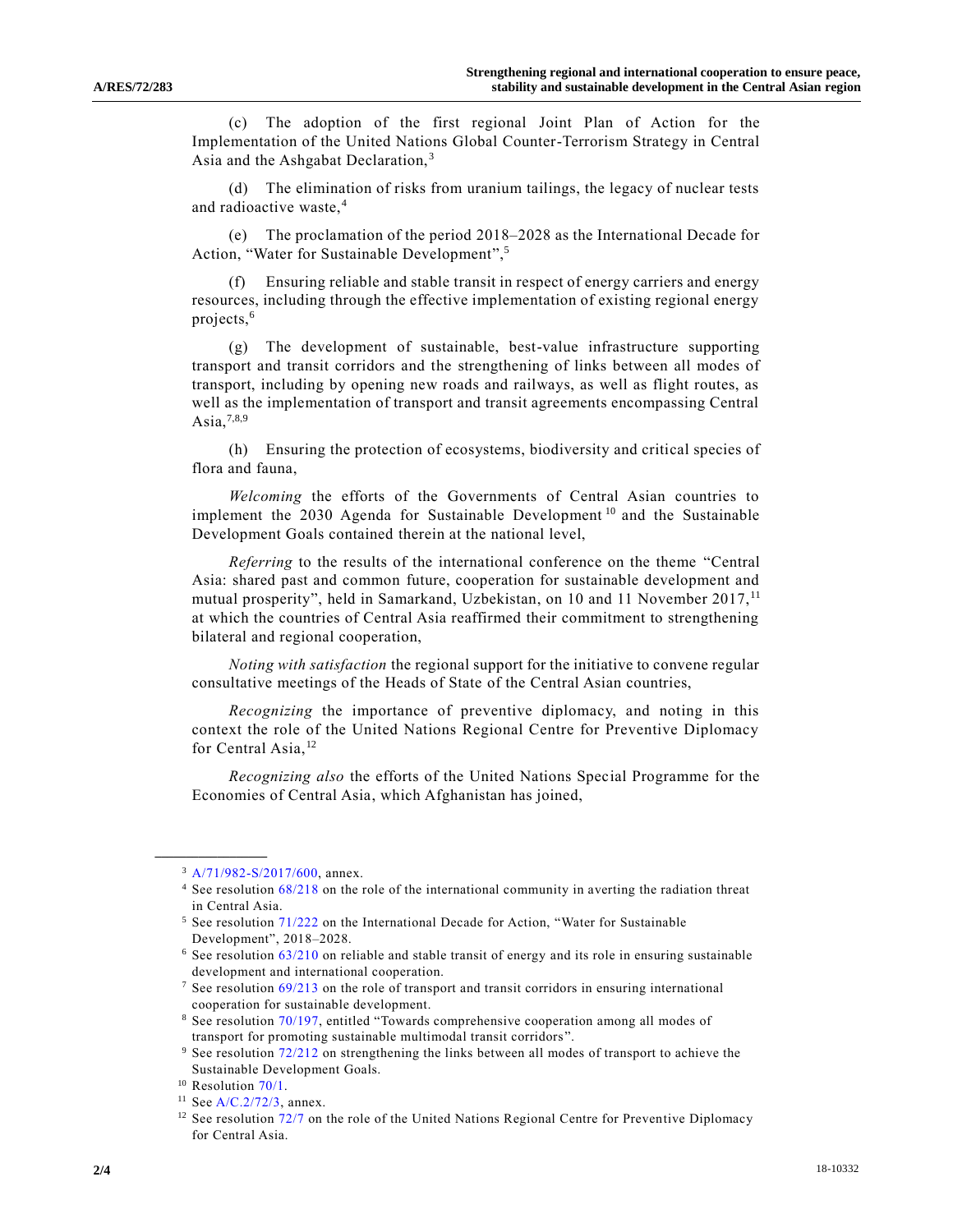*Stressing* the importance of the Afghan-led Regional Economic Cooperation Conference on Afghanistan and other such important regional initiatives, aimed at promoting regional cooperation, and welcoming the outcomes of the seventh Regional Economic Cooperation Conference on Afghanistan, held in Ashgabat on 14 and 15 November 2017, aimed at further economic cooperation, and encouraging the efforts and contribution by Central Asian States to the development of Afghanistan,

*Recognizing* the outcomes of the ministerial debate of the Security Council on building regional partnership in Afghanistan and Central Asia as a model to link security and development, held on 19 January 2018 during the presidency of Kazakhstan as the first Central Asian country on the Council,

*Acknowledging* the efforts of the Central Asian States to actively promote education as an important condition for effectively counteracting violent extremism as and when conducive to terrorism,

*Taking into account* the outcome of the high-level international conference on countering terrorism and preventing violent extremism, held in Dushanbe on 3 and 4 May 2018,  $13$ 

*Supporting* the holding of the World Nomad Games on a regular basis, thereby contributing to intercultural dialogue,

1. *Notes with satisfaction* the significant practical contribution and efforts of the Central Asian States in strengthening regional security and stability, as well as in fostering sustainable development;

2. *Expresses its support* for the ongoing regional efforts and initiatives to strengthen stability and economic cooperation in Central Asia;

3. *Reaffirms* that threats to stability and sustainable development in the region require closer and more coordinated cooperation between the States of Central Asia, as well as between them and international and regional organizations, and also reaffirms the importance of regional cooperation involving regional and international organizations in addressing these threats;

4. *Calls upon* the countries of the region to make effective use of the platform of regular consultations of Heads of State and other forums to promote cooperation in the region and beyond in ensuring peace, stability and sustainable development;

5. *Supports* the active cooperation of the Central Asian countries in implementing the initiatives outlined in the final communiqué of the international conference on the theme "Central Asia: shared past and common future, cooperation for sustainable development and mutual prosperity";<sup>[11](#page-1-0)</sup>

6. *Welcomes* the first summit of Central Asian Heads of State, held in Astana on 15 March 2018;

7. *Also welcomes* the holding by Turkmenistan in 2018 of the summit of the Heads of the participating States of the International Fund for Saving the Aral Sea;

8. *Encourages* the efforts of the Central Asian States to promote the peace process and social and economic development in Afghanistan and their participation in the regional political and economic processes, and underscores the importance of the Kabul process as a main forum and vehicle for peace initiatives on Afghanistan, as well as other regional and international conferences, including the Tashkent Conference on Afghanistan: Peace Process, Security Cooperation and Regional Connectivity, held on 26 and 27 March 2018, as ongoing efforts of the international community to support the Afghan-led peace and reconciliation process;

**\_\_\_\_\_\_\_\_\_\_\_\_\_\_\_\_\_\_**

<sup>&</sup>lt;sup>13</sup> Se[e A/72/864,](https://undocs.org/A/72/864) annex.